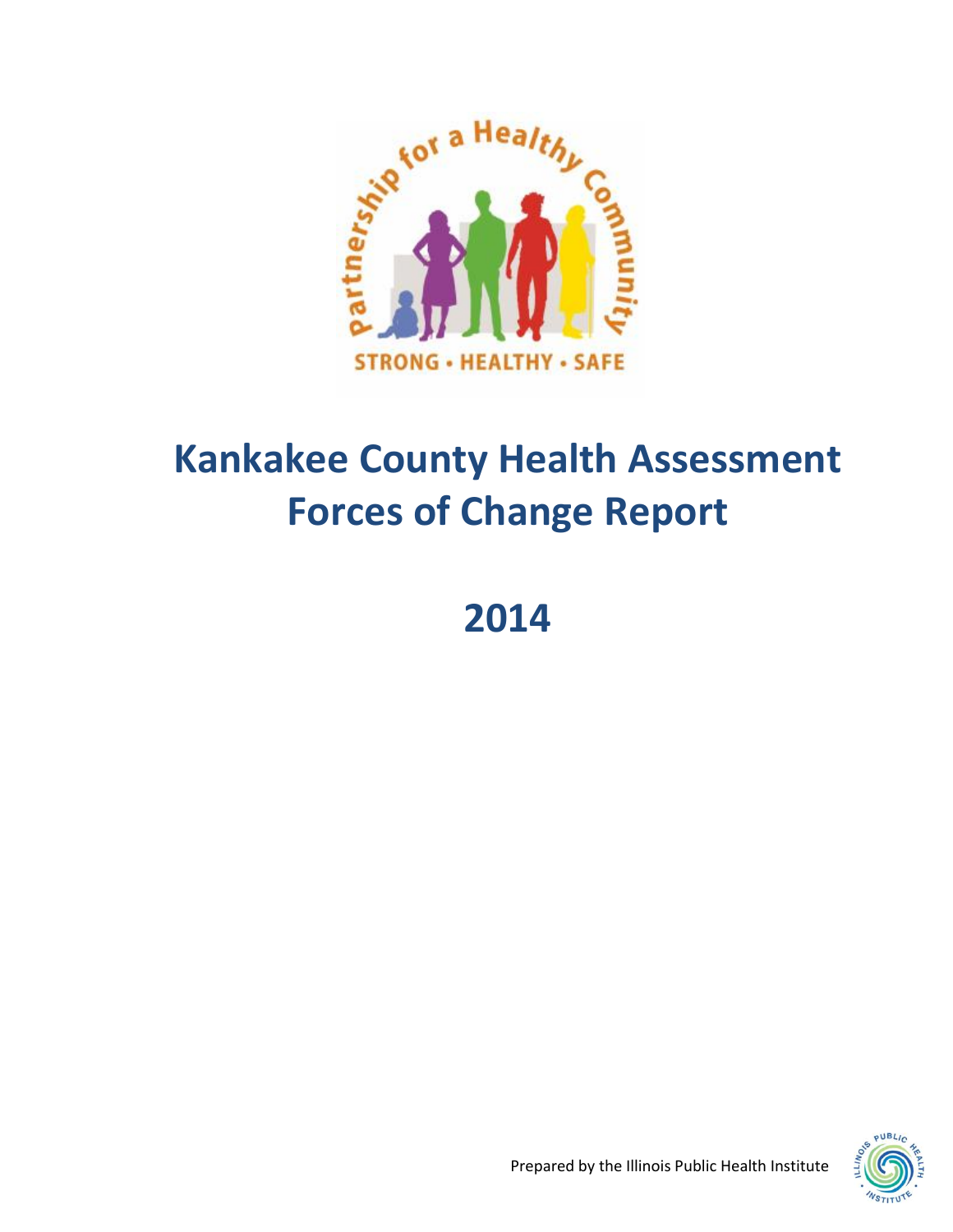# **Table of Contents**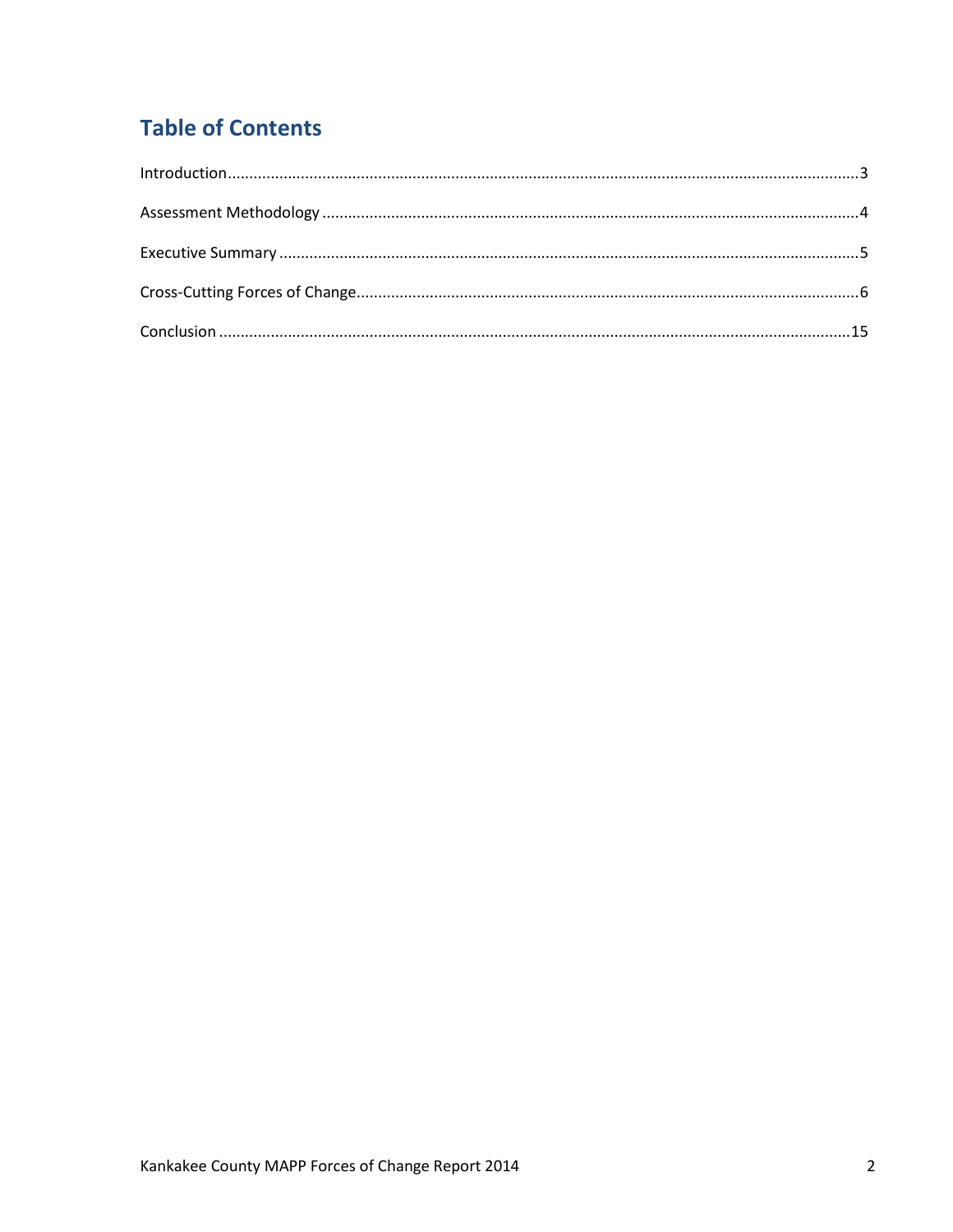# **Introduction**

In 2014, the Kankakee County Partnership for a Healthy Community continued on a journey started in 2011 to use the Mobilizing for Action through Planning and Partnerships (MAPP) process to develop a Community Health Assessment and Community Health Improvement Plan. MAPP is a collaborative community-driven strategic planning framework that assists communities in developing and implementing efforts around the prioritization of public health issues and the identification of resources to address them as defined by the 10 Essential Public Health Services. The 2014-2015 Community Health Assessment is Kankakee County's second iteration of the MAPP process.

Within the MAPP process, there are four assessment tools. One of these assessment tools is the Forces of Change Assessment (FOCA). The FOCA is aimed at identifying forces – such as trends, factors, or events – that are or will be influencing the health and quality of life of the community and the work of the local public health system.

- **Trends** are patterns over time, such as migration in and out of a community or a growing disillusionment with government.
- **Factors** are discrete elements, such as a community's large ethnic population, an urban setting, or the jurisdiction's proximity to a major waterway.
- **Events** are one-time occurrences, such as a hospital closure, a natural disaster, or the passage of new legislation.

During the FOCA, participants answer the following questions:

- What is occurring or might occur that affects the health of our community or the local public health system?
- What specific threats or opportunities are generated by these occurrences?<sup>1</sup>

Forces to be considered should include the following categories of influence:

- Social
- $\bullet$  Fconomic
- Political
- Legal
- Environmental
- Technological

Scientific

- Ethical
- 

The group may also identify other categories of forces of change specific to the county.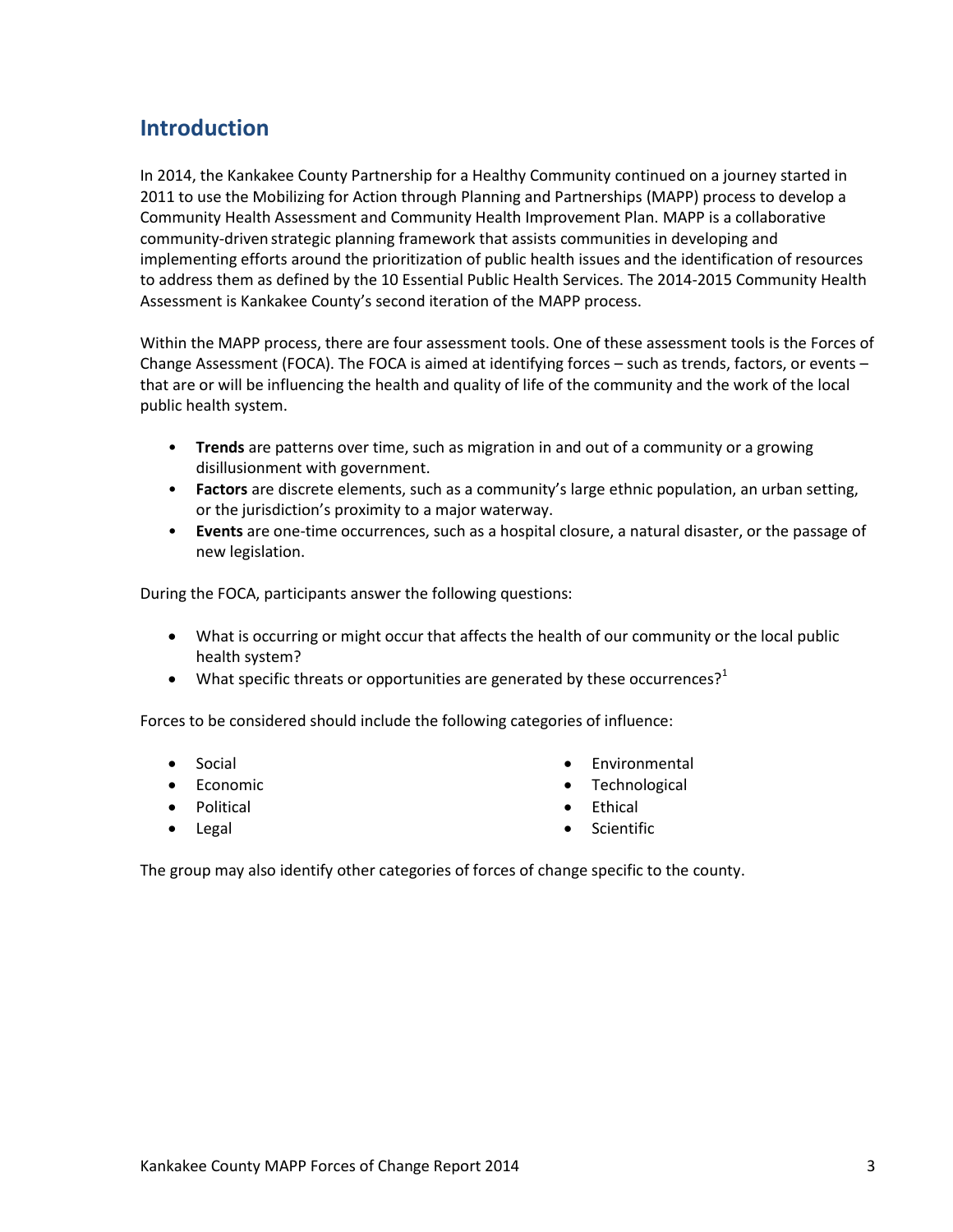# **Assessment Methodology**

On October 14, 2014, the Kankakee County Partnership for a Healthy Community convened to participate in the Forces of Change Assessment. A neutral facilitator from the Illinois Public Health Institute guided participants through the following process:

- 1. The definitions and components of the Forces of Change Assessment were reviewed.
- 2. Participants engaged in a discussion to identify forces across the eight categories of influence.
- 3. Forces were sorted under the major categories of influence and listed on flip charts around the room.
- 4. Participants were divided into small groups and assigned two categories of influence to discuss.
- 5. Each small group brainstormed and listed relevant threats and opportunities for each of the forces identified under the assigned categories of influence.
- 6. Small groups then took turns reporting out a brief summary to the large group describing the opportunities and threats they identified for each of the forces they discussed. Participants were encouraged to ask questions and add comments as needed.
- 7. Identified forces and associated opportunities and threats were compiled and shared electronically with additional Kankakee County Partnership for a Healthy Community collaborative members for review and input.
- 8. Cross-cutting themes were identified and approved by the Kankakee County Partnership for a Healthy Community.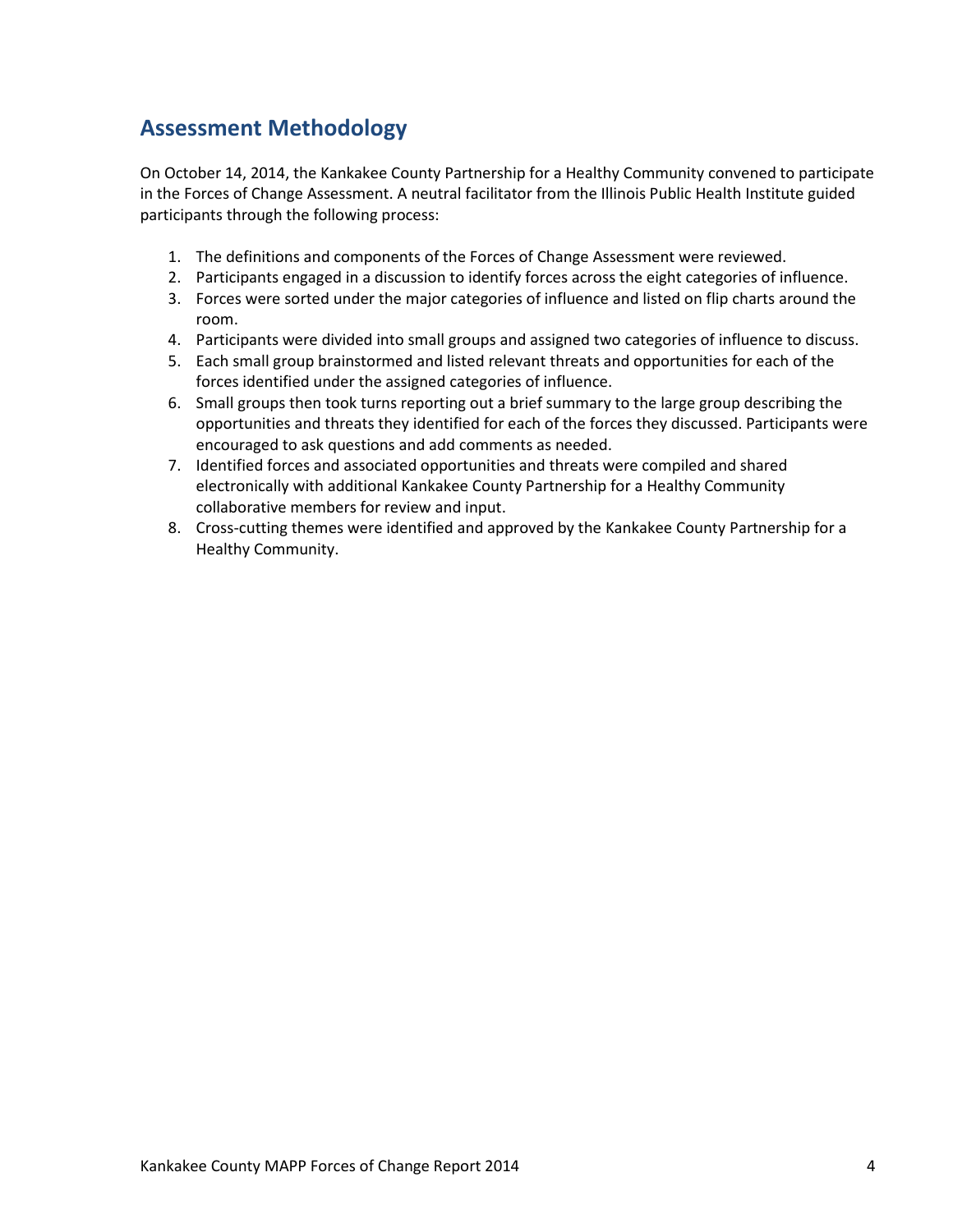# **Executive Summary: Core Issues Emerging from the Forces of Change Assessment**

The Forces of Change identified in this assessment represent important issues affecting Kankakee County, and their potential implications on the health and quality of life of community members and on the local public health system.

The analysis of potential forces from all categories explored by members of the Kankakee County Partnership for a Healthy Community for the Forces of Change Assessment resulted in the following major cross-cutting themes:

**Local and State Fiscal Challenges Education and Workforce Development Sustainable Energy Development Low Homeownership Rates Transportation Expansion Changing Demographics Affordable Care Act and Changing Health Care Landscape Mental Health and Substance Abuse Legalization of Marijuana Establishment of the 211 Human Services Resource Line Increased Connectivity Chicago Bears Training Camp**

These cross-cutting themes are described in detail on the following pages.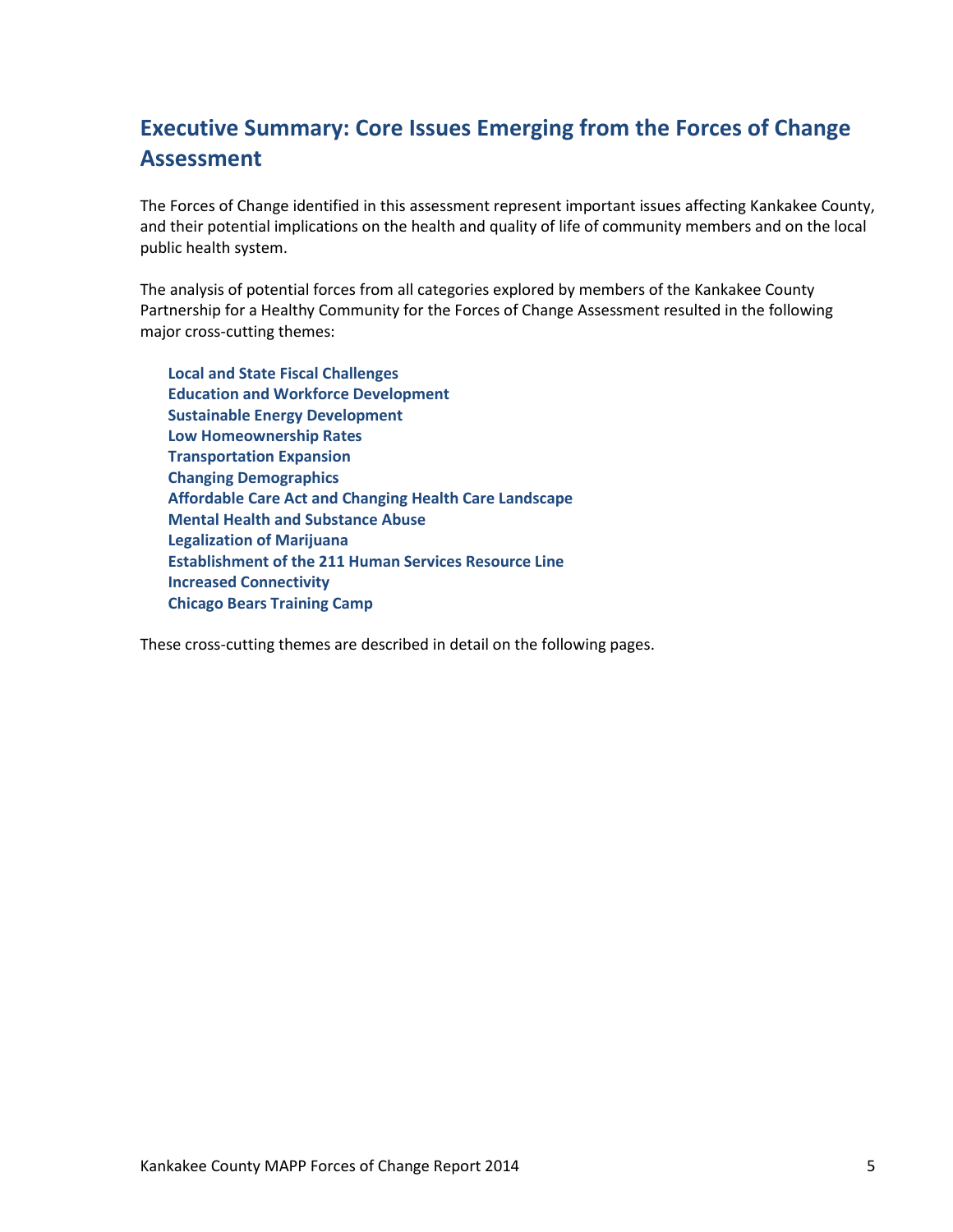# **Cross-Cutting Forces of Change in Kankakee County**

## **State and Local Fiscal Challenges**

Severe budget shortages at both the state and local level constitute a major threat to Kankakee County's local public health system. The state of Illinois now has a budget deficit of nearly \$45 billion, making its fiscal crisis the worst in the nation<sup>2</sup>. As a result, the state is very slow to pay its bills to agencies providing services on its behalf. A 2009 national study by the Urban Institute on nonprofit government contracting found that Illinois has the worst late payment rate in the country, with 83% of organizations reporting late payments as a problem. 81% of Illinois organizations surveyed reported that the state's payments fail to cover the full cost of contracted services<sup>3</sup>. As a result, many Illinois nonprofits have been forced to scale back their services, freeze or reduce employee salaries, or reduce their staff size. At the same time that many nonprofits are scaling back, however, demand for services is increasing due to growing economic hardship for many Illinois residents. Increased demand coupled with diminishing financial resources have created significant challenges for many nonprofit agencies. This growing burden highlights the need for nonprofits to explore other potential sources of financial support, including foundation, corporate, or private giving.

Illinois also has a serious problem with delaying payments and reimbursing far below the cost of care to Medicaid providers. As of 2014, the state has \$1.9 billion in unpaid Medicaid bills<sup>4</sup>. This slow pay/no pay problem is increasingly discouraging doctors from accepting Medicaid, who cannot afford the high cost of treating Medicaid patients given the increasingly complex paperwork requirements and little chance of being reimbursed in a timely manner. Providers' growing reluctance to accept new Medicaid patients is a significant problem in the context of growing numbers of Medicaid enrollees due to Medicaid expansion.

Kankakee County also faces increasingly serious budget shortfalls. Despite growing deficits, Kankakee County residents recently voted overwhelmingly against a referendum to raise the county's sales tax by 1% to 7.25%, which would have generated an estimated \$7.7 million per year to support public safety in the county<sup>5</sup>. The rejection of the proposed sales tax increase will likely result in slower emergency response times and an estimated 40 layoffs among county law enforcement. Kankakee voters also rejected a referendum for a 1% sales tax earmarked for school facilities.

Dwindling budgets and growing community need for services are substantial burdens for Kankakee County's hospitals, health department, clinics, schools, and non-profit social service organizations. The scarcity of resources in the context of growing demands highlights the need for collaborative partnerships to apply for joint funding and align efforts for improved outcomes through shared implementation and measurement.

### **Education and Workforce Development**

Partnership members reported that Kankakee County is currently facing challenges in securing and maintaining a sufficiently skilled workforce to meet the level of demand from local employers. Companies have generated a high demand for workers, but many are struggling to find properly qualified employees to meet this need. This lack of skilled workers creates a serious threat to the local economy, as it may result in companies leaving the area or deciding not to locate in Kankakee County.

Kankakee has a unique opportunity to attract new industries and employers given its low tax rate. low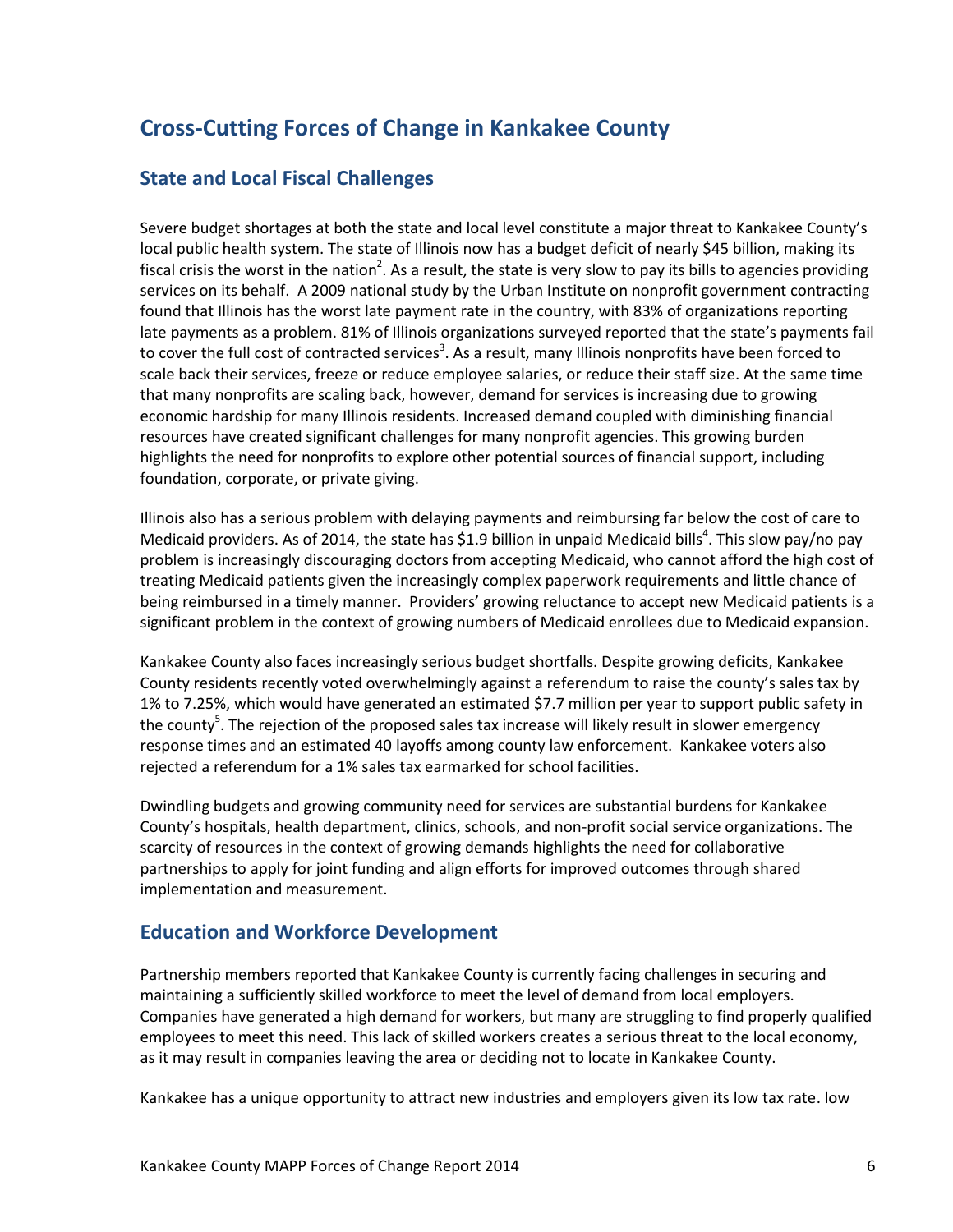cost of living and its geographic location near Chicago and the proposed third regional airport and Illiana Expressway. Forbes Magazine recently released a report ranking Kankakee County 105th in a list of the "Top 200 Best Small Places for Business and Careers", ninth in the nation for the cost of doing business, and second among Illinois small cities for projected job growth<sup>6</sup>. A recent report from the Milken Institute also indicates an upward trajectory for growth, ranking the Kankakee area  $42^{nd}$  nationally among Best Performing Small Cities in 2013, up from 121<sup>st</sup> the previous year.<sup>7</sup> Kankakee County has the potential to be well positioned for future economic growth if proper investments are made to strengthen and develop the local workforce.

The most critical workforce need for the county is to increase educational attainment of its community members by reducing high school dropout rates. The county's graduation rates are lower than the state average, and there is a substantial disparity in graduation rates for low-income students<sup>8</sup>. Kankakee County could address declining educational attainment and job readiness through investing in job readiness and vocational training programs at high schools and in the community. However, declining funding for community programming makes these efforts challenging. Engaging local businesses in collaborative efforts to create vocational training opportunities to build the skills local employers need would help to improve economic development of the county and improve earning potential and quality of life for Kankakee County residents.

The Economic Alliance of Kankakee County is a key partner in efforts to improve economic and workforce development in the community. The Economic Alliance is a public/private partnership that works to attract new businesses and industries to the area and retain industries and employers currently located in Kankakee County. The Economic Alliance can play a key role in coordinating educational and vocational training opportunities in partnership with local colleges that will strengthen the county's economy and increase earning potential and access to good jobs for residents. The newly unified Kankakee County Chamber of Commerce can also play an important role in growing and sustaining economic growth in the area and raising Kankakee County's profile as a business-friendly community through networking, marketing, and advocacy. The Grundy Livingston Kankakee Workforce Board is another key partner in local economic and workforce development. The workforce board is comprised of area industries as well as public sector and social service agency representatives from across the three counties, and works to meet the local businesses' demand for skilled workers and as well as individuals' need for education, job training, and employment. These groups can be leveraged as important partners in improving personal wealth and socioeconomic status of Kankakee County community members.

While educational attainment is a challenge for Kankakee County community members, area colleges such as Olivet Nazarene University and Kankakee Community College (KCC) have experienced increased enrollment in recent years. The growing presence of higher education in the area is a community asset, and can be leveraged to attract new industry to the area, and also to attract new graduates from these universities to stay in the area so they can contribute to the economic growth of the county. Threats that undermine the opportunity to leverage these community resources include Kankakee County's image as an unsafe community, which could deter students from choosing these schools and limit growth, and the lack of state and community member support for these institutions, which has limited their growth. Partnership members underscored the importance of these institutions as key community assets in driving economic growth and development in the area.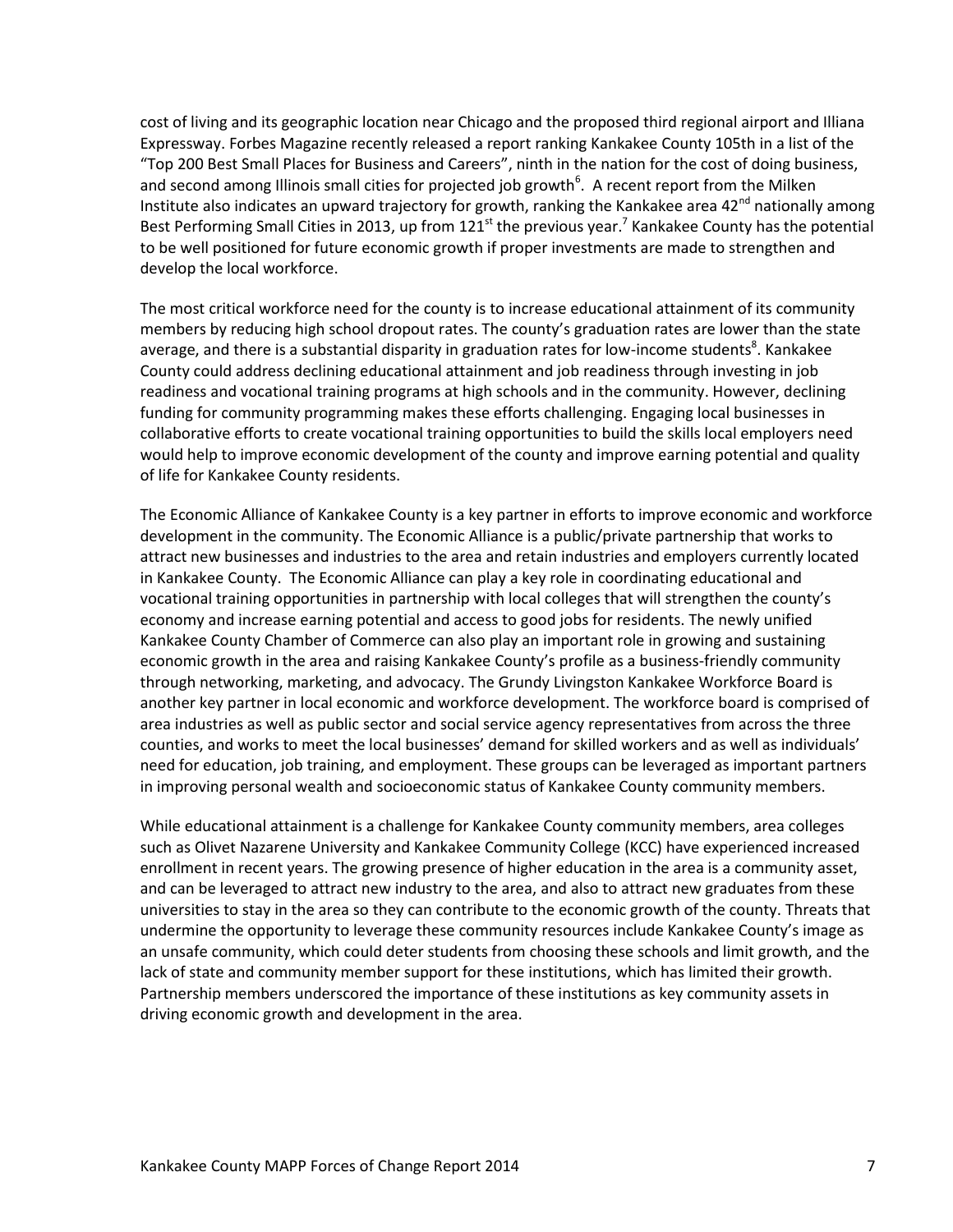### **Sustainable Energy Development**

Partnership members identified sustainable energy technology as a key area of opportunity for economic and industry growth in Kankakee. Kankakee Community College is a nationally recognized leader in renewable energy technology and has invested heavily in developing training in preparation for the expansion of sustainable energy utilization. KCC has one of the top ranking renewable energy training programs in the country<sup>9</sup>. In 2014, the Illinois Department of Commerce and Economic Opportunity provided \$5 million to build the Advanced Technology Education Center on KCC's campus, which further enhances KCC's capacity for clean energy education<sup>10</sup>. KCC's investment in clean energy technology contributed to Microsoft Corporation and EDF Renewable Energy's decision to establish a 175 megawatt wind project in the county<sup>11</sup>. The project is expected to generate new jobs and tens of millions of dollars over the life of the project, and may attract further green industry to the area, realizing the Economic Alliance of Kankakee County's vision to make the county a green technology and renewable energy hub. Because green energy technology is likely to be a key area of economic and job growth in the future, Kankakee County should create programs to ensure that local community members in need of education and vocational skill development have access to training opportunities in this field by creating linkages with local high schools and workforce development programs.

### **Low Homeownership Rates**

Low homeownership and high foreclosure rates have been a subject of growing concern in Kankakee County. Homeownership is an indicator of family and community stability, and is frequently correlated with longer community residency, greater civic investment and community participation, and increased property values<sup>12</sup>. Homeownership has also traditionally conferred substantial financial benefit to homebuyers, creating greater economic stability for families. In contrast, communities with high rentership rates are traditionally associated with higher levels of transience, lower civic participation, less concern for property maintenance, and lower economic stability.

Kankakee County has a 31% rentership rate, far higher than adjacent counties, and twice the rate of neighboring Will County. Homeownership is particularly low in the city of Kankakee, where 50% of housing is renter-occupied<sup>13</sup>. Financial hardship is a significant deterrent to homeownership in the community. While many renters cannot afford homeownership, others can afford to buy homes but may need incentives and assistance in navigating the home buying process. The community has put forth substantial effort to address low ownership rates in the area, offering classes and resources to first-time home buyers, partnering with local banks to increase access to home loans for buyers who can afford them, and incentivizing home purchases for first-time buyers by offering \$2,500 towards their down payment. Kankakee has also applied for funding from the Department of Housing and Urban Development's Neighborhood Stabilization Program to facilitate the purchase, rehabilitation, and reselling of foreclosed and abandoned properties to reduce falling neighborhood property values<sup>14</sup>.

Local employers are also invested in strengthening community stability through increasing homeownership in Kankakee. Riverside Medical Center, one of Kankakee County's largest employers, recently announced a plan to encourage employees to move to the city of Kankakee by offering a \$2,500 incentive for the purchase of a home within the city, which could be used in combination with the city's \$2,500 incentive for first-time home purchasers<sup>15</sup>. City Mayor Nina Epstein is a strong proponent of the incentive program and is working with other companies to expand it. Other major employers in the city considering offering similar incentives to their employees include Presence St. Mary's Hospital, the Kankakee School District, and the City of Kankakee.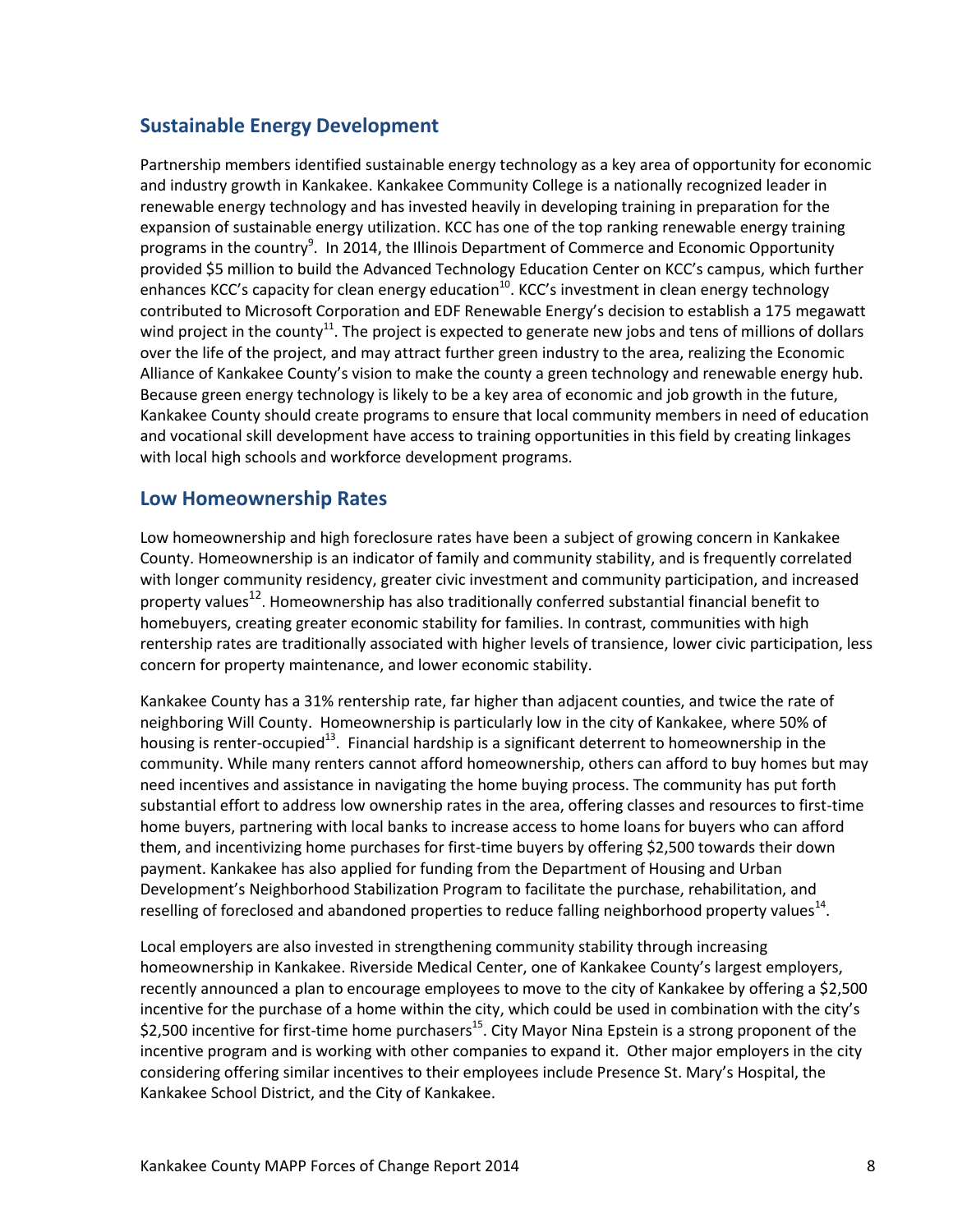### **Transportation Expansion**

One of Kankakee County's defining characteristics and biggest assets is its location just 60 miles south of Chicago via Interstate 57, making it geographically and strategically well-positioned as a transportation hub. Two major projects are currently being proposed to further develop transit in the south suburban region, which include the creation of a new expressway to link interstates across the region and the creation of a third Chicagoland airport. Both of the proposed transit expansion projects are controversial, bringing the potential for economic expansion and new jobs, but also increased sprawl and pollution. Former Governor Quinn was a strong proponent of both projects during his administration, but the fate of both projects remains unclear as Governor Rauner enters office.

#### **Illiana Expressway**

The Illiana Expressway is a proposed 50 mile transportation corridor linking Interstate 55 in Illinois to Interstate 65 in Indiana. The joint project between the Illinois and Indiana Departments of Transportation recently received federal approval to move forward with land acquisition to construct the four-lane toll road, which would be the third east-west expressway to connect northeastern Illinois and northwestern Indiana. Advocates of the Illiana Corridor claim that the expressway will serve as a major trucking route and will substantially improve regional mobility and boost regional economic development. According to projections by the Illinois and Indiana Departments of Transportation, the project is expected to create thousands of jobs and increase the region's long-term economic output by \$4 billion<sup>16</sup>. Opponents of the expressway argue that these projected benefits are unsubstantiated and claim that the proposed route is unlikely to spur economic growth or address regional congestion challenges. Further, while the Illinois Department of Transportation is exploring public-private partnership funding structures, opponents claim that the project exposes the state to considerable financial risk, likely substantial public subsidies totaling over \$1 billion<sup>17</sup>. Opponents to the expressway also argue that the project would have severe ecological and economic consequences on the surrounding communities, as proposed routes would destroy thousands of acres of productive agricultural land, pollute local waterways and wetlands, compromise air quality, and threaten the habitat of threatened and endangered species in the area<sup>18</sup>.

One of Governor Rauner's first actions after taking office was to issue an executive order suspending all planning and development of major interstate construction, pending thorough review and cost benefit analysis. Governor Rauner's new appointee to lead the Illinois Department of Transportation, Randy Blankenhorn, has expressed serious concern regarding the prudence of the Illiana Expressway in the past, which may indicate that plans to build the expressway are unlikely to move forward under Governor Rauner's term<sup>19</sup>.

#### **Peotone Airport**

A second proposed project to substantially increase the south suburban region as a transportation hub is the possible development of a third Chicagoland airport to supplement Midway and O'Hare in Chicago. The proposed third airport would be built in Peotone, which is 20 miles north of Kankakee<sup>20</sup>. The state recently spent \$34 million in a land acquisition purchase to add to previously purchased land for the airport. While supporters believe the Peotone Airport would boost the regional economy, create jobs, and relieve congestion at O'Hare and Midway, airline industry representatives firmly oppose the plan to create a new airport, saying that a third regional airport is unnecessary and would create too much competition. Community opponents of the Peotone airport believe that the airport would cause unnecessary destruction to farmland and would increase air, water, and noise pollution in the area. There is also concern that the airport would require substantial taxpayer support, which may be a poor investment given the lack of demand for the airport. As support for the project appears to be waning,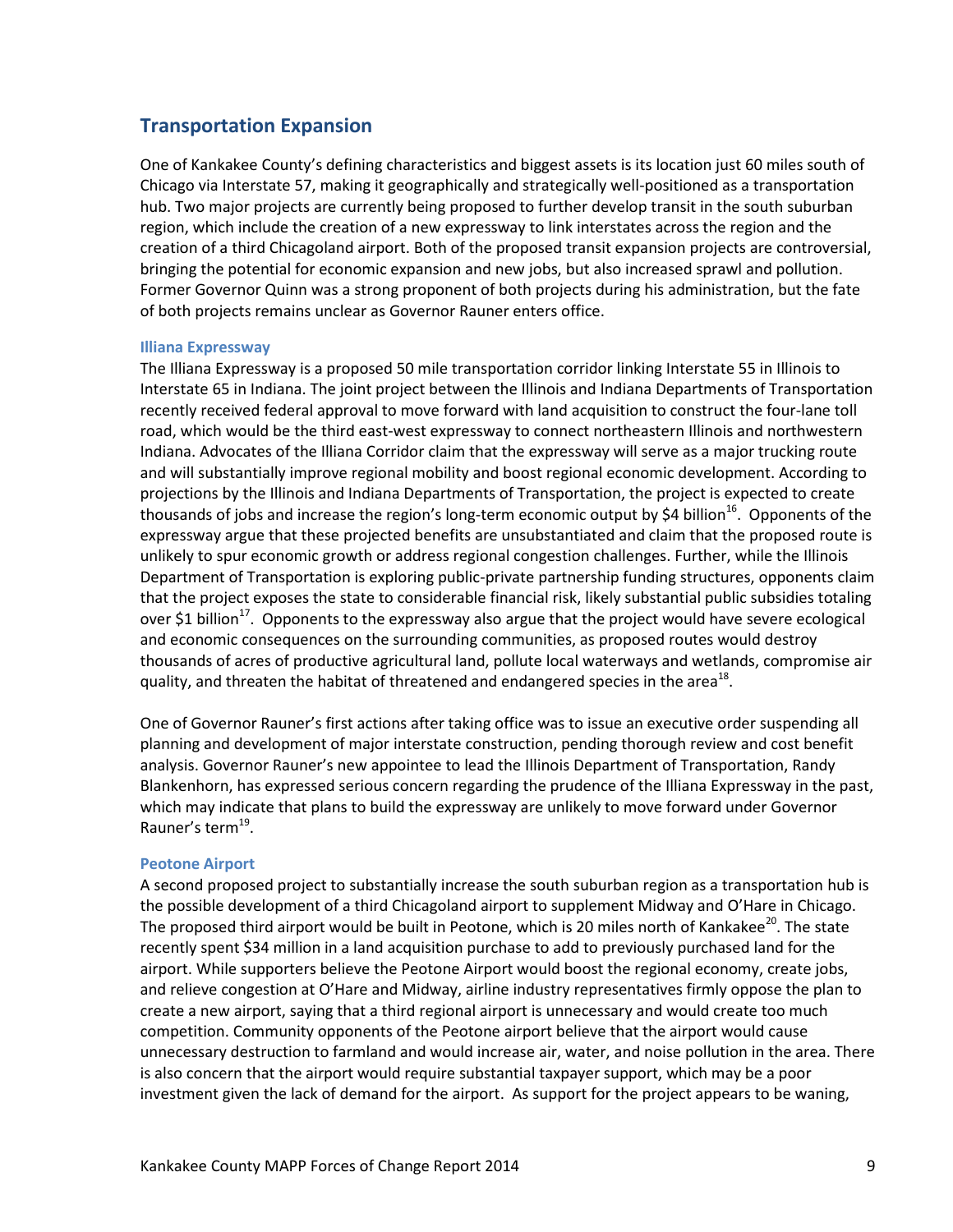alternatives that have been proposed in the project include reconfiguration of O'Hare to increase capacity, or expansion to existing regional airports in Gary, Rockford, and Milwaukee.

### **Changing Demographics**

#### **Aging Population**

Over 13% of the population in Kankakee County is 65 or older, and over 6% of residents are over 75<sup>21</sup>. Aging adults living on fixed incomes with limited access to transportation can be vulnerable to isolation, elder abuse, and victimization from predatory lending or fraudulent programs that target older adults. Partnership members suggested that the community needs safety and elder abuse education programs for seniors, programs that assist seniors in navigating and selecting social benefits, and more social outlets and opportunities for seniors to prevent isolation.

#### **Growing Proportion of Single Parent Families**

Partnership members perceived a growing presence of single parent families in the community, which may raise the need for supportive community programing, as single parents have fewer resources and time for childrearing, and may be more likely to experience income stress. Partnership members noted that there are childcare resources for teen parents, but cautioned that much of the funding for these programs has dried up in recent years, making these services more difficult to access. They also mentioned that there is a new community program that supports single parents that are first time home buyers to help them access loans. Kankakee Community College also has special programs that single parents and income-stressed families can qualify for that make it easier to go back to school or access job training.

#### **Growing Latino Population**

There is also a growing proportion of Latino community members in Kankakee County. 9% of Kankakee County residents are Latino, and the proportion of residents of the city of Kankakee with Latino heritage has more than doubled since 2000, from 9% to over  $19\%^{22}$ . While this population continues to grow, there is still a need to increase bilingual and culturally appropriate services in the community, especially in health care facilities and schools. Partnership members reported that health care providers are required to have language lines to translate information to patients, but some providers still may be using family members to translate communication between the patient and provider. Relying on family members for interpretation is a particular problem in the schools, where Partnership members reported that children are still generally the primary interpreters for their parents. To address this, schools need more bilingual staff and language interpreters, though funding shortages make this difficult.

While there is still a gap in services for non-English speakers, Partnership members did report that they perceive the community to be increasingly integrated, so progress is being made. One example of an important community service now offered in Spanish is the first-time home buyer classes, which are designed to help encourage homeownership and increase financial literacy among community members.

#### **Affordable Care Act and Changing Healthcare Landscape**

#### **Electronic Medical Records (EMR)/ Health Information Exchange (HIE)**

Partnership members discussed the transition to Electronic Medical Records (EMR) and the Health Information Exchange (HIE) as important steps in creating increased efficiency in the health care system and better care coordination for patients. Electronic Medical Records allow patients greater participation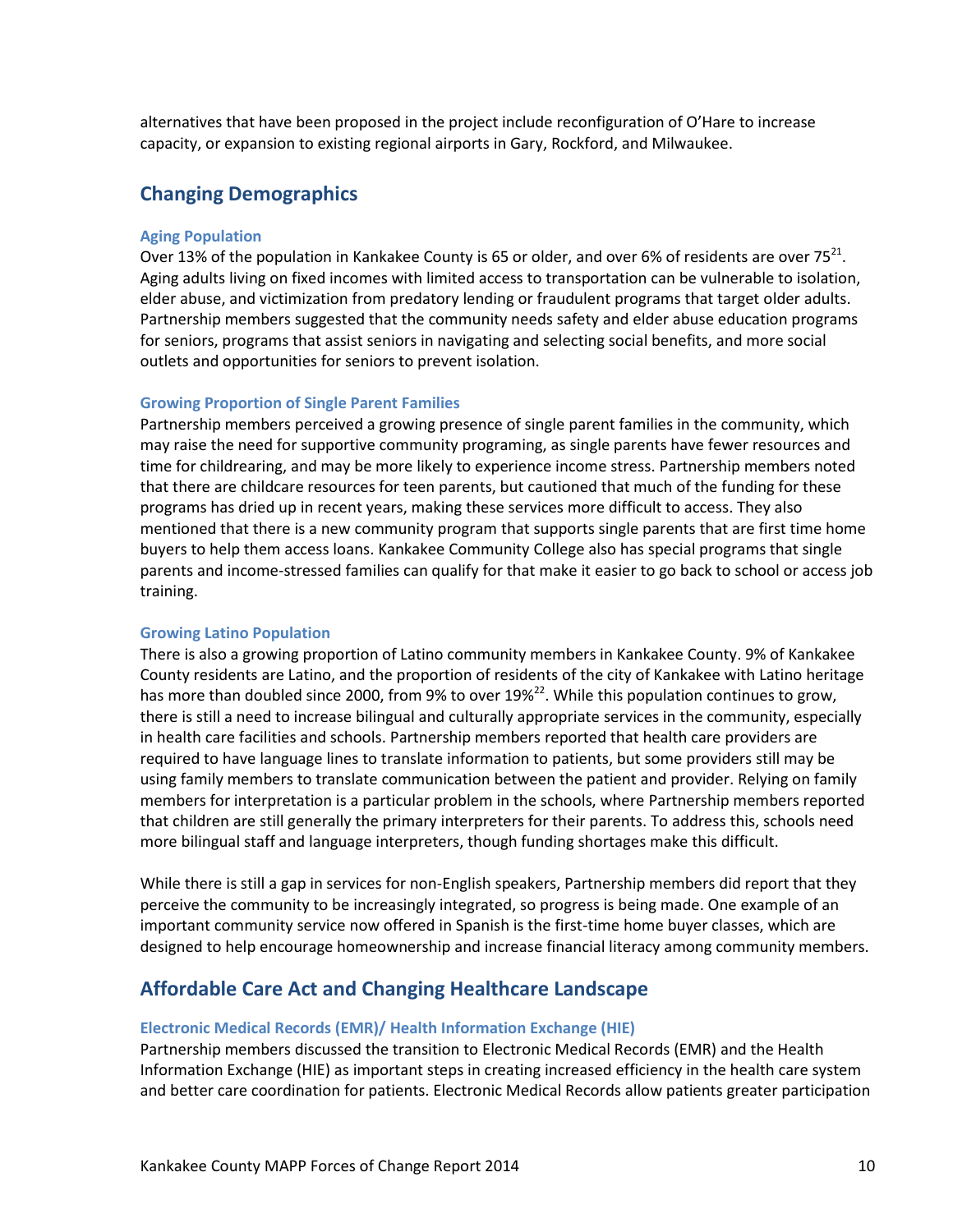in their health care because they have access to the information in their medical charts and can correct inaccurate data. The Health Information Exchange presents an opportunity to do population health research with greater efficiency due to increased access to data, which could inform improvements to public health and the health care system. While EMR/HIE have the potential to reduce costs, increase efficiency, and improve the patient experience in the health care system, the potential threats to confidentiality posed by these technological advances could potentially undermine these improvements. EMR/HIE present new threats to HIPPA and have incited controversy regarding whether sensitive information is adequately protected. HIPPA violations result in both legal and monetary penalties within the health care system, and have ethical implications for individual privacy that could result in discrimination.

#### **Telemedicine**

Telemedicine is another new development that is changing the health care landscape. Telemedicine uses technology, including email, video calls, and smart phones to facilitate remote access to health care providers. Patients can interface with providers from their homes, which can reduce costs and increase convenience, leading to potentially improved care. Telemedicine can be useful for patients living in rural areas or areas with limited access to specialty providers, and for patients for whom transportation to medical visits is difficult. Riverside Medical Center has begun to utilize telemedicine to improve patient access to neurosurgeons by through a secure skype-style interface. By providing a neurosurgery physician's assistant onsite for the physical components of a patient exam and teleconferencing the neurosurgeon in, the cost of care is reduced and the neurosurgeon can see a greater number of patients.

While telemedicine has the potential to improve the cost, convenience and quality of health care delivery, there are also concerns that the lack of face to face interaction between patients and providers could have potential negative implications, including care that feels less personal, or an increased possibility of miscommunication. There are also challenges regarding access to telemedicine, as this form of care requires that patients have technological devices that may be less accessible for rural or lowincome patients, or for patients that do not feel comfortable navigating digital technology.

#### **Accountable Care Entities and Medicaid Expansion**

Accountable Care Entities and Medicaid expansion are also changing the health care delivery system. However, while they were designed to increase health care access and quality, participants cautioned that some critical resources are missing that would help to ensure their success. Medicaid expansion increases the number of people who should be able to access care at no cost, but the insufficient number of providers that accept Medicaid has not been addressed, so newly covered individuals often still lack access to care and must continue to depend on the ER as their primary source of care. Partnership members emphasized the need to ensure that providers are available to meet the increasing demand for care, and underscored the need for improved Medicaid reimbursement to encourage providers to accept new patients.

### **Mental Health and Substance Abuse**

Mental illness and substance abuse are growing concerns, both locally and nationally. Rising rates of mental illness and substance abuse, coupled with a lack of resources to address these issues, have resulted in overcrowding of jails.

#### **Lack of Mental Health Safety Net**

In the absence of safety net services or appropriate health care to prevent and treat mental illness, jails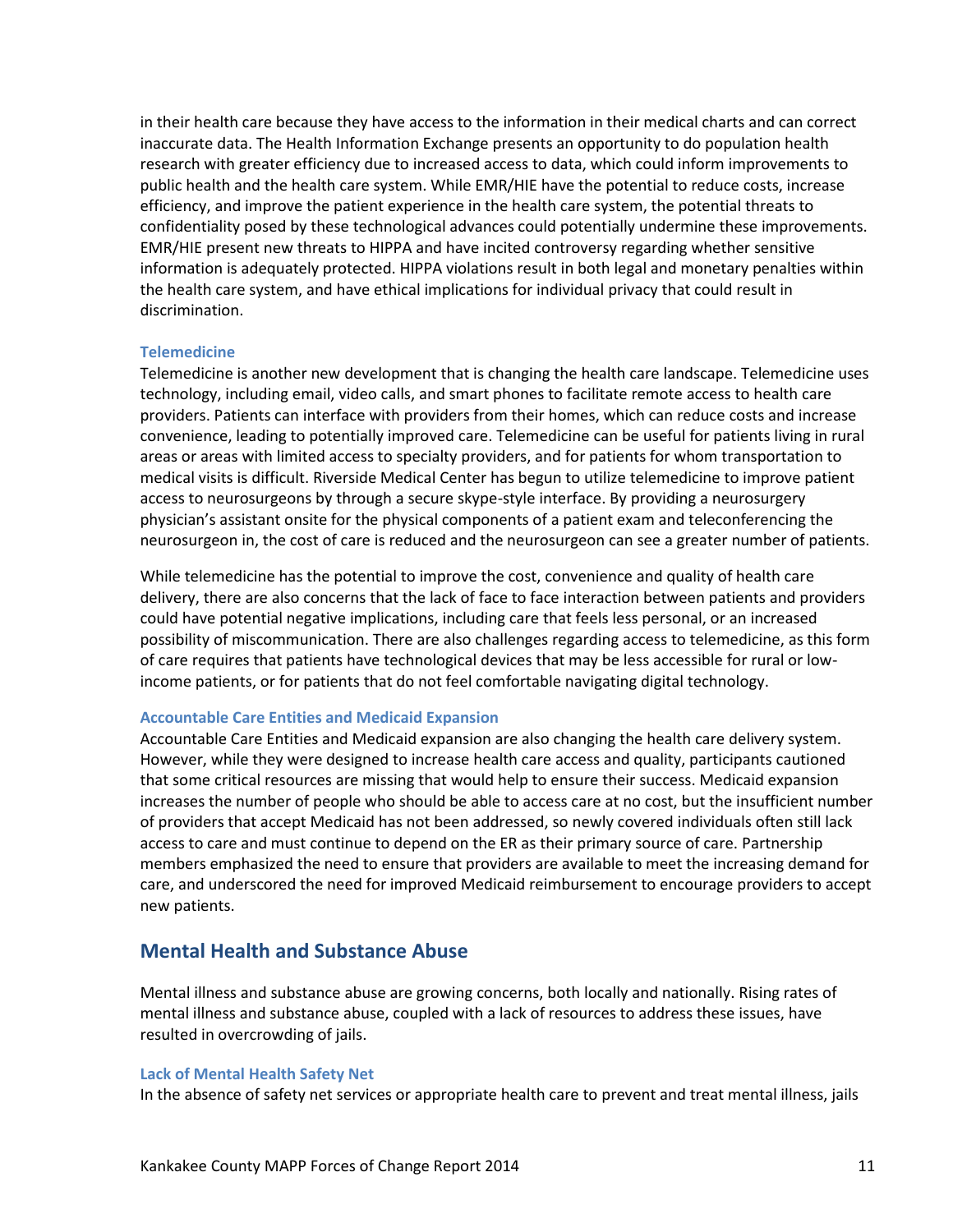are increasingly used to house individuals with mental health problems. Jails are an inappropriate solution to the growing prevalence of mental illness because they cannot provide treatment for individuals and because they criminalize individuals in need of medical attention. Further, jails are very costly to maintain, so using jails to house individuals in an inefficient use of taxpayer resources. Opportunities to address this problem include community education to increase awareness of mental health issues, training for law enforcement on how to appropriately respond to individuals with mental health issues, and programs that offer alternatives to jail. Partnership members expressed concern over what one individual termed "grow your own mental health." The lack of safety net resources and health care system infrastructure to support mental health in the United States make it very challenging for communities to prevent and address the growing mental illness and substance abuse epidemics. The community has tried to provide the best mental health care possible given the patchwork system it must operate within.

In response to growing demand for mental health care, Riverside Medical Center recently opened the Crisis Residential Clinic (CRC) in Kankakee to provide a better rehabilitation environment for people who otherwise would have turned to an Emergency Room for care and would have required a multi-day stay for de-escalation. Riverside has also recently expanded its inpatient Behavioral Health services by adding a 13 bed unit for seniors aged 65 and older.

#### **Heroin Abuse**

A related problem is the growing prevalence of heroin abuse in Kankakee County. Kankakee County and other counties throughout Chicagoland have seen a sharp increase in heroin use in recent years, mirroring the national trend in growing opioid use. 26 heroin overdose deaths were reported for Kankakee County in 2013, the highest number in recent history<sup>23</sup>. Growing community concern led to the county holding a community forum on heroin in 2014 to discuss ways to address this increasing epidemic. Partnership members reported that while heroin use was previously perceived as largely a problem among youth, there is growing awareness that heroin abuse is cutting across all segments of the community. Much of the rise in heroin abuse has been linked to development of addictions to prescription pain medications. When individuals develop dependencies on pain medications and can no longer access them through prescriptions, they frequently turn to heroin, which is easier to access. Because of this link, Electronic Medical Records present the opportunity to detect drug-seeking behavior and identify individuals at risk of developing an addiction so they can access help. Another effort that is underway to address this issue is providing law enforcement and fire fighters with Narcan, a drug that can reverse the effects of an overdose. Kankakee is working on getting first responders access to this medication and training them to administer it when they arrive on the scene of an overdose. Partnership members also identified the need for educational messaging among heroin users to make them aware of the dangers of mixing alcohol and heroin, which can be lethal when used in combination. Kankakee County can also continue to support free needle exchange programs, which are critical in preventing the spread of HIV and other blood-borne diseases like Hepatitis<sup>24</sup>.

#### **Tobacco Abuse**

Kankakee County continues to have much higher rates of tobacco use than the state average. 27% of Kankakee County adults report that they are smokers, compared with 18% of Illinois adults, and 17% of adults in neighboring Will County. Half of Kankakee County adults report having been smokers at one time. While Kankakee County has higher rates of smoking than neighboring counties, Kankakee smokers are more likely to have attempted to quit in the past year. 82% of Kankakee smokers reported a recent attempt to quit<sup>25</sup>. The high rates of tobacco usage, coupled with the high rates of attempts to quit, indicate that tobacco prevention and cessation should be a continued area of emphasis among Kankakee County healthcare providers and the health department.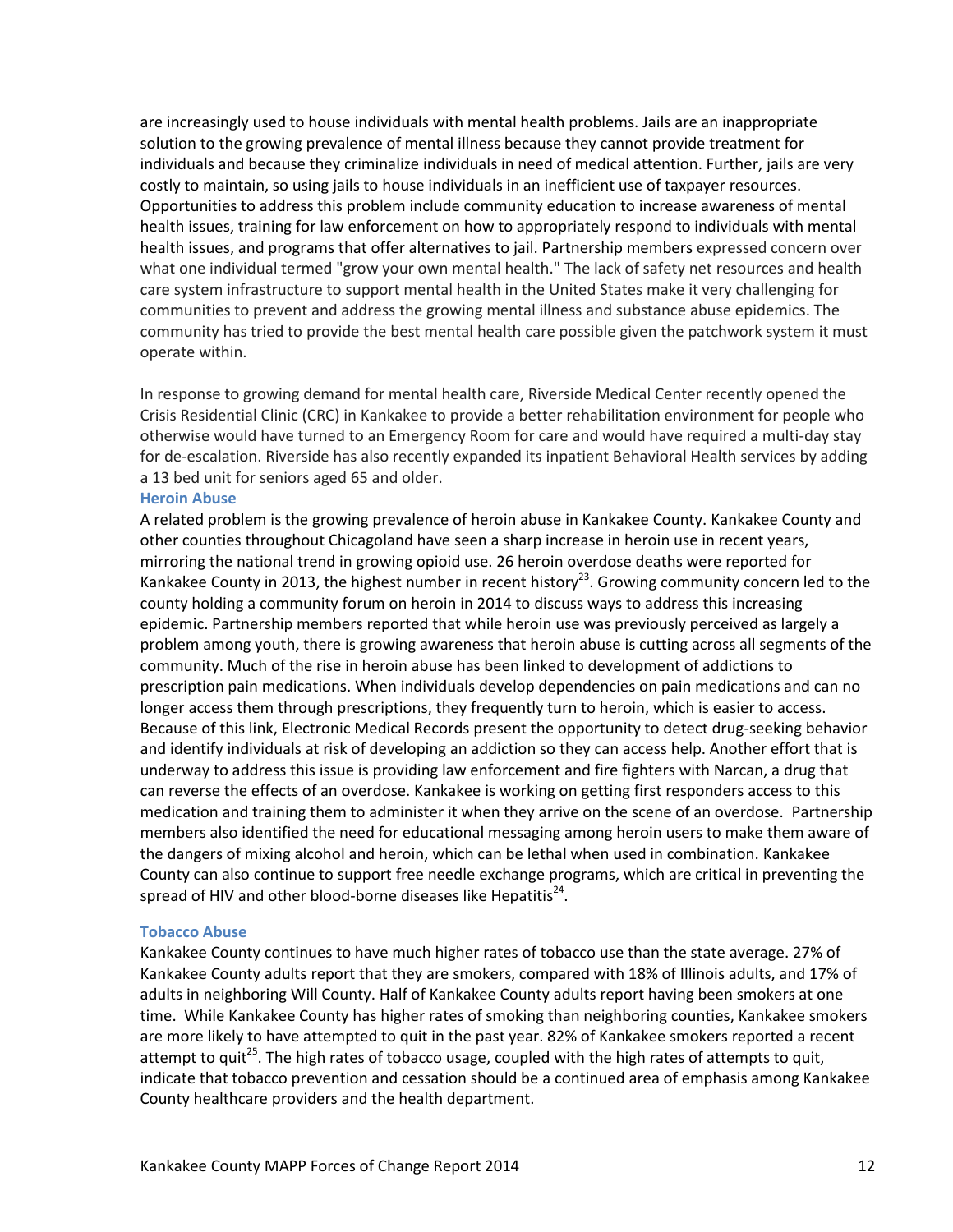# **Legalization of Marijuana**

The possible legalization of medical marijuana is a force that could have both positive and negative implications for the community. Legalization may lead to improved health for people that need marijuana for treatment for chronic conditions and pain, but also may lead to increased substance abuse if people get prescriptions that are not medically necessary. Medical marijuana presents a potential economic development opportunity for the area if businesses licensed to grow medical marijuana come to the area, but the legalization of medical marijuana may also necessitate additional training for law enforcement to ensure that they understand how to enforce the new rules around legal possession of marijuana.

### **Establishment of the 211 Human Services Resource Line**

A new community resource Partnership members identified is the development of a 211 line and website for Kankakee County community members, which was launched in early 2015. The 211 line is part of a nationwide effort among the United Way to link people to information about how to access human services, including food pantries, employment and vocational training, housing, resources for families experiencing domestic violence, and volunteer opportunities. The 211 system will be an easily accessible resource for Kankakee County residents that will be available 24 hours a day, 7 days a week, and will be staffed by people familiar with human service resources that can provide accurate, confidential information for people in need. The 211 system presents the opportunity for community members to get quicker, better access to the services they need in a crisis.

## **Increased Connectivity**

We live in an increasingly connected society, but some people do not have the same access to digital technology that makes connectivity possible. Differential access in rural areas and among community members who cannot afford digital technology or do not know how to navigate digital information is known as the digital divide. Age, socioeconomic status, and educational attainment are all factors that contribute to the digital divide. As digital information becomes increasingly integrated into our lives, the challenge of limited access among some community members is a growing concern. The shifting emphasis toward digital information sharing and connectivity facilitates rapid communication and easy access to a wealth of data and information, but those who lack the tools, knowledge, or desire to use digital technology may be left out. Because digital communication is an increasingly important aspect of societal participation, lack of access as a result of the digital divide can be a barrier to getting information about employment, housing, health care, and social opportunities. As digital technology becomes increasingly central to the sharing of information and opportunities in our society, it is important to ensure that access to digital information is equitable for all community members. Libraries, schools, and community centers are good resources for providing access to digital communication and for helping community members learn how to navigate digital technology.

## **Chicago Bears Training Camp**

The Chicago Bears Training Camp is a substantial source of community pride and identity for the Kankakee County area. Olivet Nazarene University in Bourbonnais has been home to the Bears Training Camp for 13 years<sup>26</sup>. The future of the camp's location in Kankakee County was recently under threat when the Chicago Bears requested improvements to practice facilities totaling over \$1 million. In an effort to retain the camp, the Kankakee County Convention and Visitor Bureau Board voted and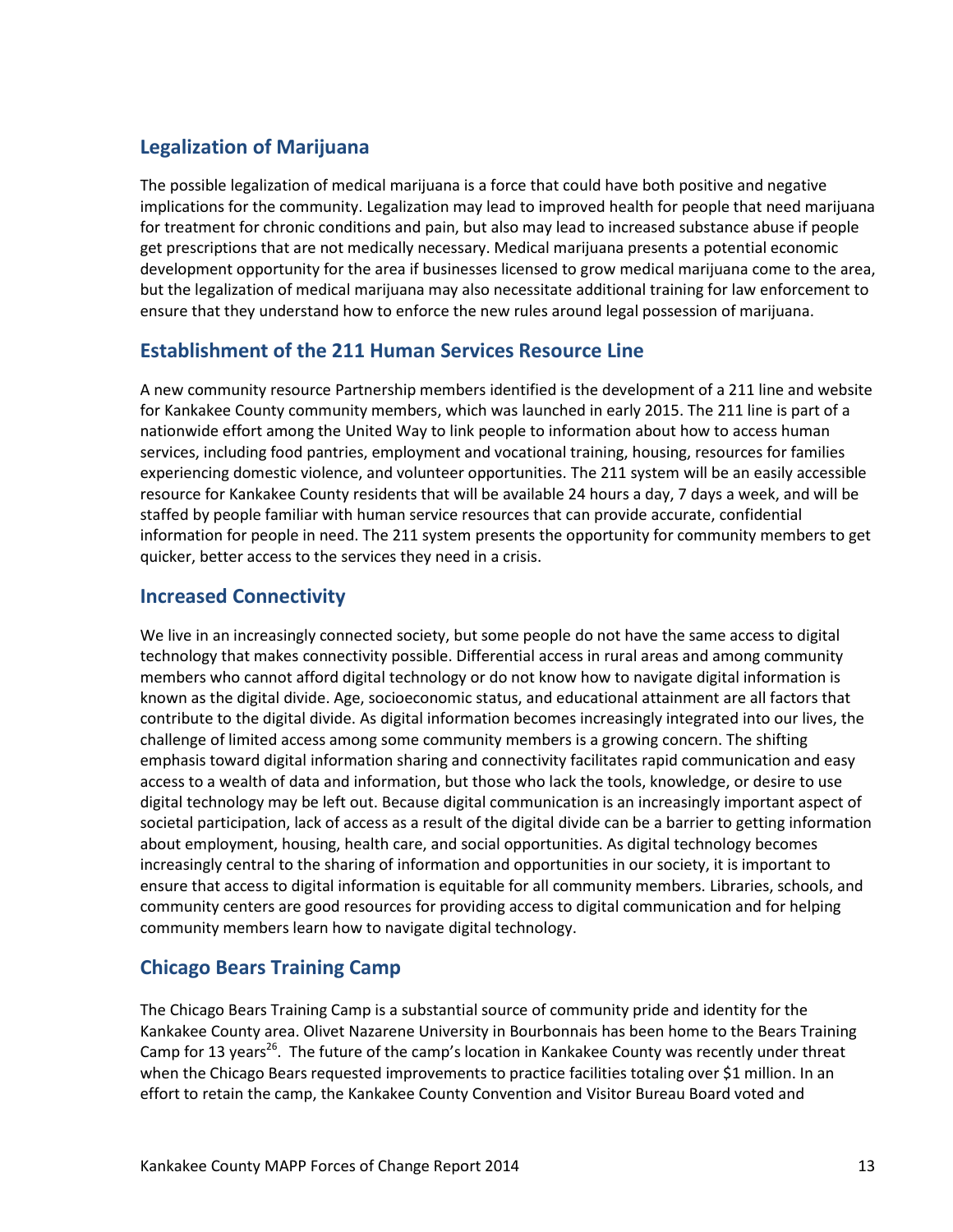unanimously approved a \$500,000 commitment to fund upgrades to training facilities. Local philanthropic efforts, ONU alumni, and a new local tax have raised additional funds for capital upgrades. In response, the Bears have committed to a contract to remain in Kankakee for the next ten years. Community leaders from both business and local government as well as community residents have been very vocal in their support for the training camp, and have demonstrated a commitment to keep the camp in Bourbonnais for years to come. The Bears' commitment to keeping the training camp in Kankakee County is beneficial for the community because it brings money into the area, increasing the number of patrons at local businesses when tourists visit. The Bears Training Camp also markets the Kankakee County area, increasing the community's profile and recognition across the state and the region. A potential threat presented by the Camp is that increased traffic from visitors puts pressure on infrastructure, so special accommodations must be made to support increased numbers of people in the area when the camp is in session. Many community leaders feel that the gains Kankakee County experiences from tourism to the area are well worth the costs to keep the camp local.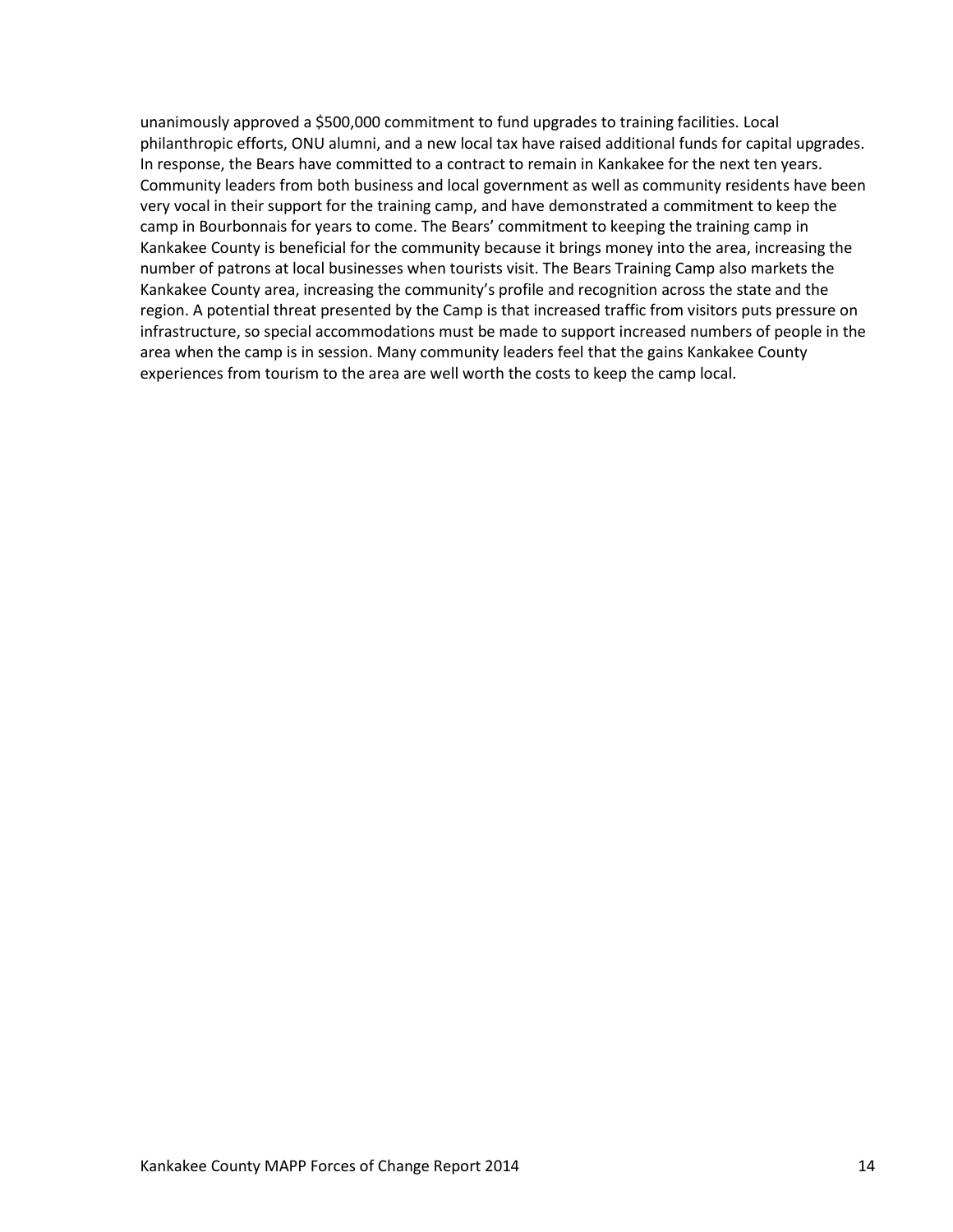# **Conclusion: Cross-Cutting Themes throughout the Forces of Change Assessment**

The forces of change identified by Partnership members represent key issues that will have important implications for the local public health system and the health and quality of life of Kankakee County residents.

- **Local and State Fiscal Challenges**
- **Education and Workforce Development**
- **Sustainable Energy Development**
- **Low Homeownership Rates**
- **•** Transportation Expansion
- **Changing Demographics**
- **Affordable Care Act and Changing Health Care Landscape**
- **Mental Health and Substance Abuse**
- **Legalization of Marijuana**
- **Establishment of the 211 Human Services Resource Line**
- **Increased Connectivity**
- **Chicago Bears Training Camp**

Throughout the assessment dialogue, several key themes emerged as issues driving the forces of change cited above. Key challenges cited in Kankakee County's 2012 Forces of Change Assessment still remain the most pressing issues for the community, including budget shortages, low educational attainment, unemployment, low homeownership rates, and high rates of mental illness and substance abuse<sup>27</sup>. Local and state fiscal shortages have created a challenging context in which to address these issues. Low community support for schools, public safety, and higher education in the county have further challenged community development and community health improvement. Kankakee voters recently strongly rejected proposals to raise taxes to support education and law enforcement, preferring to keep the tax rate low. While low taxes have reduced the financial resources available to address community challenges, the low tax rate also may also contribute a competitive edge to the county in attracting new industries who can spur job growth and economic development. Possible expansion of the area as a transportation hub through the proposed Illiana Corridor and the South Suburban Airport may also have a positive financial impact. Efforts to transform the area into a green energy hub have the potential to attract new industry and job growth. Substantial investment has been made to make Kankakee County business-friendly, and the extension of the contract to retain the Chicago Bears Training Camp in Bourbonnais will continue to raise the county's profile throughout the region, and strengthen community pride and identity.

As Kankakee strives to fuel economic growth, investing in community wellbeing will be central to developing a thriving county. Improving educational attainment, supporting homeownership, developing a skilled workforce, and linking citizens to supportive community services are critical steps to creating a stronger Kankakee County.

# **Appendix 1: FOCA Worksheet**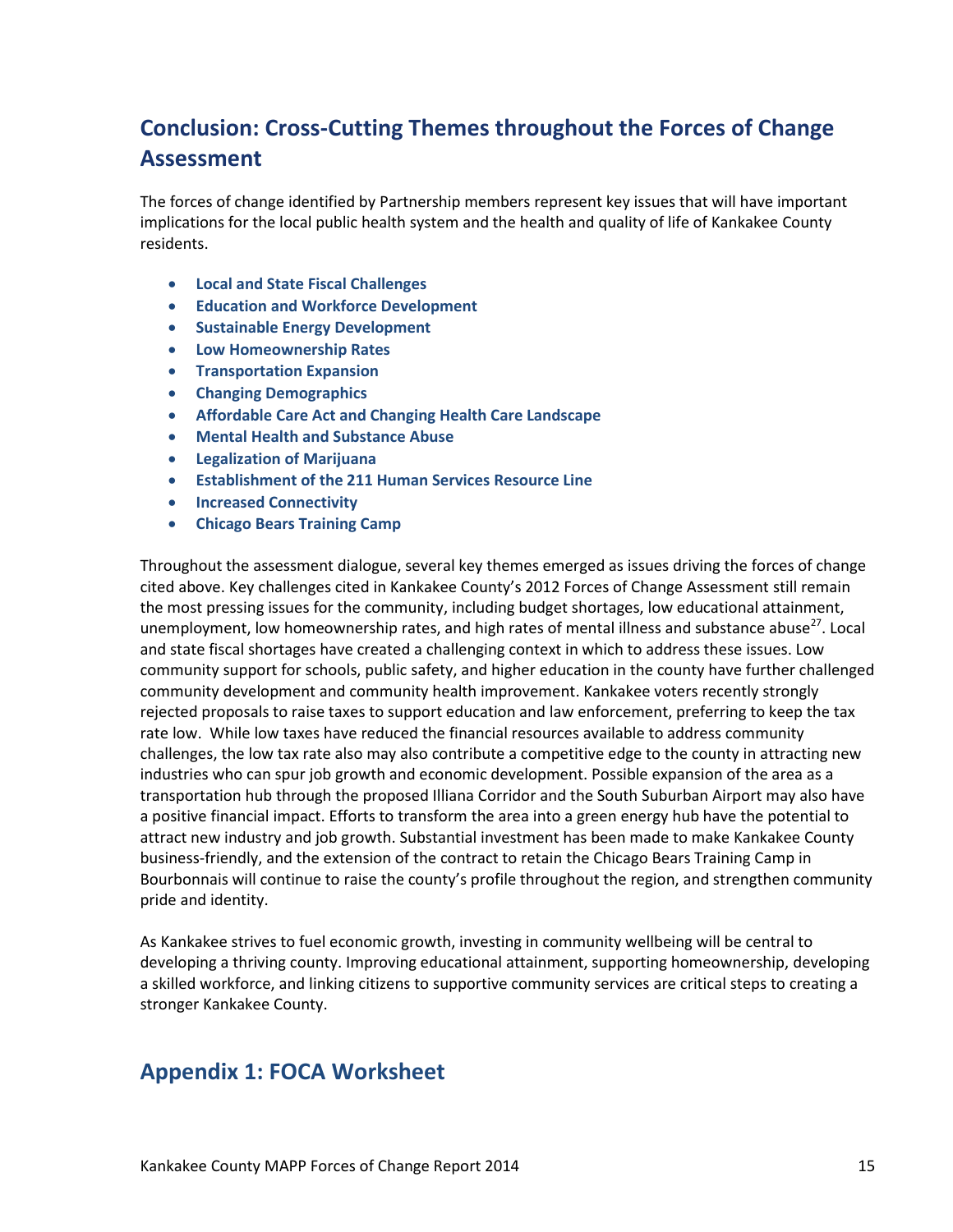

#### **What are Forces of Change?**

Forces are trends, factors or events that are or may be influencing the health and quality of life of the community and the work of the local public health system assessment.

- **Trends are patterns over time**, such as migration in and out of a community or a growing disillusionment with government.
- **Factors are discrete elements**, such as a community's large ethnic population, an urban setting, or a jurisdiction's proximity to a major waterway.
- **Events are one-time occurrences**, such as a hospital closure, a natural disaster, or the passage of new legislation.

#### **How to Identify Forces of Change**

Use the questions below to help spur ideas of specific factors, trends or events that are or may likely affect the local public health system or community.

- 1. What has occurred recently or may occur in the future that will likely affect our public health system or community?
- 2. Are there any trends occurring that will have an impact? Describe the trends.
- 3. What forces are occurring locally? Statewide? Regionally? Nationally? Globally?
- 4. What characteristics of our community may pose an opportunity or threat?
- 5. What may occur or has occurred that may pose a barrier to achieving the shared vision?
- 6. During other MAPP activities or discussions, what potential threats or opportunities were discussed that should be considered?

#### **What Kind of Areas or Categories Are Included?**

Forces of change typically emerge in the following categories:

- social
- economic
- political
- technological
- **•** environmental
- **•** scientific
- legal
- ethical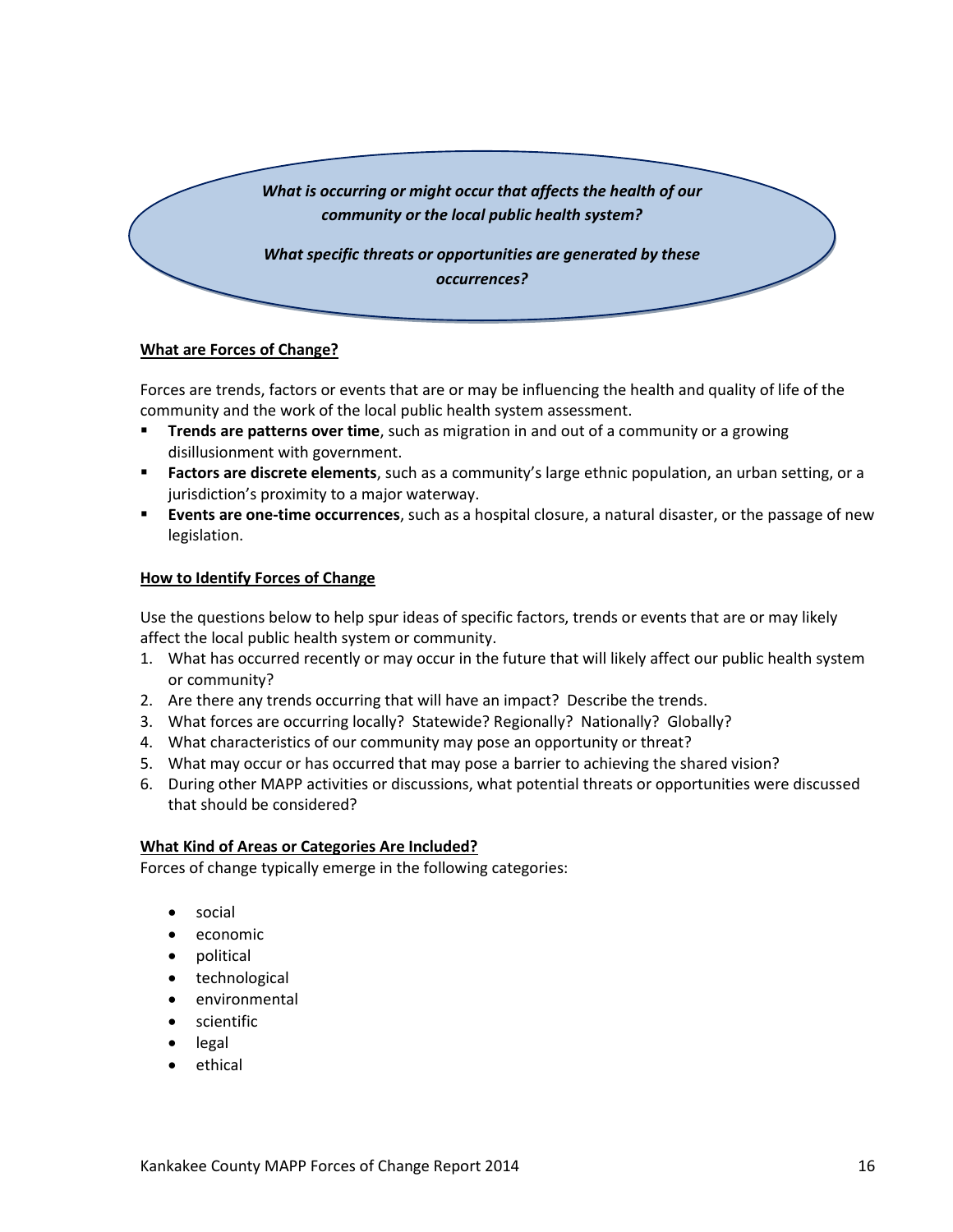| <b>Forces of Change Brainstorming Worksheet</b> |  |  |
|-------------------------------------------------|--|--|
|-------------------------------------------------|--|--|

| <b>Forces of Change</b>                          | <b>Potential Threats</b>                                                                                                       | <b>Potential</b>                                                                                               | <b>Questions/More Info</b>                                                                 |
|--------------------------------------------------|--------------------------------------------------------------------------------------------------------------------------------|----------------------------------------------------------------------------------------------------------------|--------------------------------------------------------------------------------------------|
| (Trend, Events,<br>Factors)                      | Posed to the LPHS or<br><b>Community</b>                                                                                       | <b>Opportunities</b><br><b>Created to the LPHS</b><br>or Community                                             | <b>Needed</b>                                                                              |
| Example: Rapidly<br>growing Latino<br>population | Lack of culturally<br>relevant health<br>information; lack of<br>Spanish speaking<br>providers and limited<br>forms in Spanish | Enriching the diversity<br>of our community;<br>partnership with other<br>organizations to<br>update materials | What language services<br>are provided by hospital<br>that may be able to be<br>leveraged? |
|                                                  |                                                                                                                                |                                                                                                                |                                                                                            |
|                                                  |                                                                                                                                |                                                                                                                |                                                                                            |
|                                                  |                                                                                                                                |                                                                                                                |                                                                                            |
|                                                  |                                                                                                                                |                                                                                                                |                                                                                            |
|                                                  |                                                                                                                                |                                                                                                                |                                                                                            |
|                                                  |                                                                                                                                |                                                                                                                |                                                                                            |
|                                                  |                                                                                                                                |                                                                                                                |                                                                                            |
|                                                  |                                                                                                                                |                                                                                                                |                                                                                            |